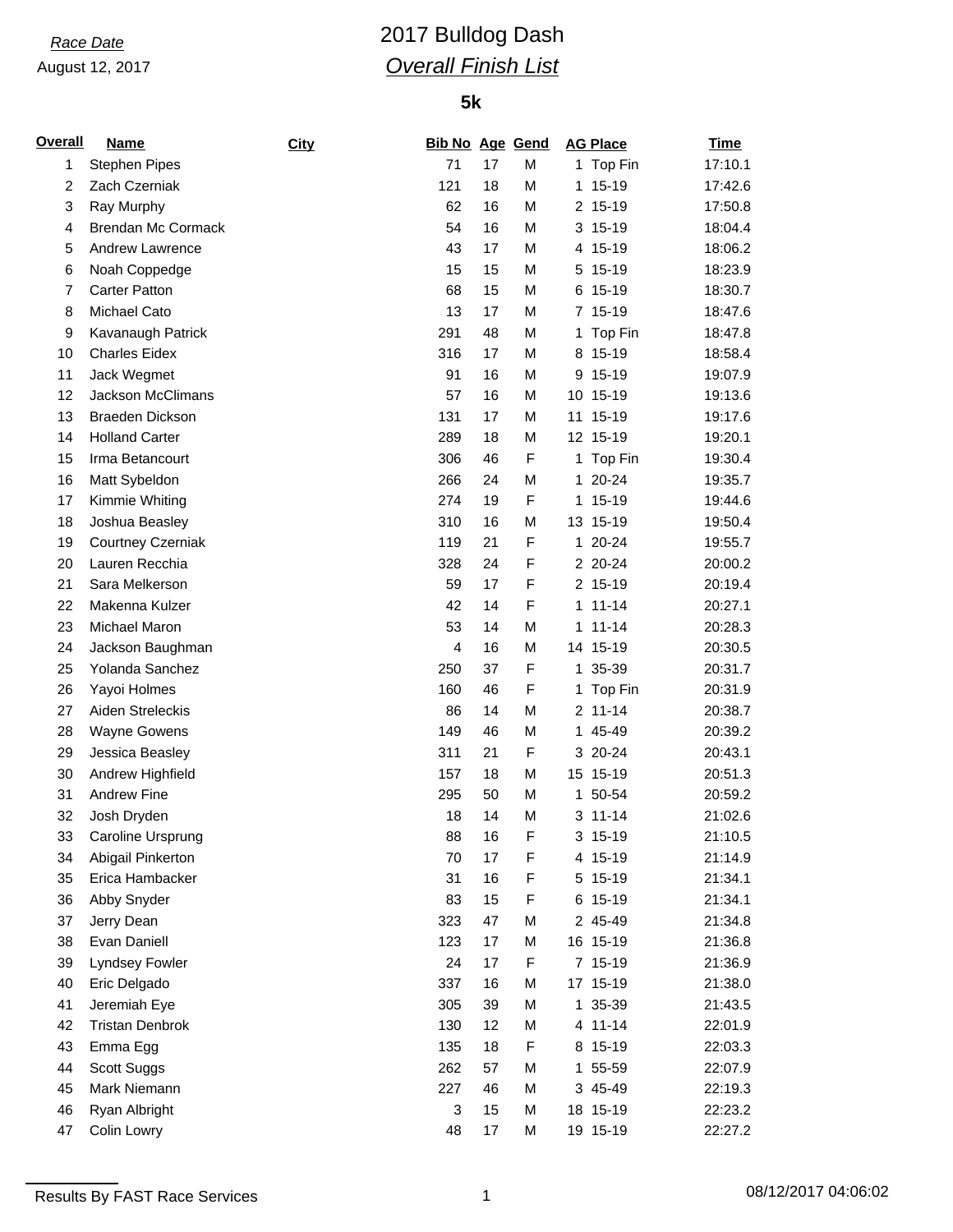# *Race Date* 2017 Bulldog Dash *Overall Finish List*

### **5k**

| <u>Overall</u> | <b>Name</b>            | City | <b>Bib No Age Gend</b> |    |             | <b>AG Place</b>            | <b>Time</b> |
|----------------|------------------------|------|------------------------|----|-------------|----------------------------|-------------|
| 48             | Ben Leimkuehler        |      | 194                    | 19 | M           | 20 15-19                   | 22:27.3     |
| 49             | Dez White              |      | 366                    | 37 | M           | 2 35-39                    | 22:30.2     |
| 50             | Eric Biederman         |      | 97                     | 17 | M           | 21 15-19                   | 22:32.9     |
| 51             | Elise Karinshak        |      | 182                    | 16 | F           | 9 15-19                    | 22:36.5     |
| 52             | Jackson Luskin         |      | 357                    | 10 | M           | $1 - 10$<br>1              | 22:36.8     |
| 53             | <b>Blair Greco</b>     |      | 29                     | 17 | M           | 22 15-19                   | 22:37.5     |
| 54             | Sandra Daust           |      | 301                    | 50 | $\mathsf F$ | 1 50-54                    | 22:37.7     |
| 55             | Shelby Pacholke        |      | 67                     | 17 | F           | 10 15-19                   | 22:40.4     |
| 56             | Sebastian Denbrok      |      | 129                    | 18 | M           | 23 15-19                   | 22:45.0     |
| 57             | Ellis Johnson          |      | 172                    | 9  | M           | $1 - 10$<br>$\overline{2}$ | 22:48.7     |
| 58             | Hannah Priest          |      | 74                     | 17 | F           | 11 15-19                   | 22:51.0     |
| 59             | Evan Johnson           |      | 36                     | 14 | M           | $5 11 - 14$                | 23:00.2     |
| 60             | Wilson Baughman        |      | 5                      | 14 | M           | 6 11-14                    | 23:02.3     |
| 61             | Meagan Abbagnaro       |      | 1                      | 17 | F           | 12 15-19                   | 23:14.2     |
| 62             | Mackenzie Cousin       |      | 16                     | 15 | $\mathsf F$ | 13 15-19                   | 23:15.5     |
| 63             | <b>Francis Littig</b>  |      | 200                    | 18 | M           | 24 15-19                   | 23:23.9     |
| 64             | Jack Mraz              |      | 60                     | 17 | M           | 25 15-19                   | 23:24.0     |
| 65             | Raef Luther            |      | 50                     | 17 | M           | 26 15-19                   | 23:27.1     |
| 66             | Jason Kembrey          |      | 334                    | 37 | M           | 3 35-39                    | 23:36.4     |
| 67             | Clay McCleary          |      | 55                     | 14 | M           | $7 11 - 14$                | 23:37.9     |
| 68             | <b>Lily Gowens</b>     |      | 28                     | 14 | F           | 2 11-14                    | 23:38.6     |
| 69             | Jennifer Lamberth      |      | 189                    | 47 | F           | 1 45-49                    | 23:42.0     |
| 70             | Steven Vacha           |      | 271                    | 14 | M           | 8 11-14                    | 23:44.7     |
| 71             | William Hughes         |      | 307                    | 54 | M           | 2 50-54                    | 24:01.4     |
| 72             | Annabel Fogarty        |      | 317                    | 16 | F           | 14 15-19                   | 24:07.3     |
| 73             | Malcolm Hutchinson     |      | 319                    | 17 | M           | 27 15-19                   | 24:11.4     |
| 74             | Katie Marino           |      | 203                    | 40 | F           | 1 40-44                    | 24:23.0     |
| 75             | Benji Wyatt            |      | 280                    | 10 | M           | $1 - 10$<br>3              | 24:25.7     |
| 76             | Dennis Lane            |      | 190                    | 55 | M           | 2 55-59                    | 24:25.7     |
| 77             | Haven Johansen         |      | 167                    | 12 | M           | $9 11 - 14$                | 24:30.9     |
| 78             | Eli Emmons             |      | 20                     | 14 | M           | 10 11-14                   | 24:34.5     |
| 79             | Monica Chirito         |      | 110                    | 41 | F           | 2 40-44                    | 24:41.6     |
| 80             | Nolan Brown            |      | 10                     | 17 | M           | 28 15-19                   | 24:45.2     |
| 81             | Jonathan Stark         |      | 84                     | 17 | M           | 29 15-19                   | 24:46.8     |
| 82             | Ammon Rodriguez        |      | 340                    | 15 | M           | 30 15-19                   | 24:48.6     |
| 83             | Colin Niersbach        |      | 64                     | 14 | M           | 11 11-14                   | 24:48.7     |
| 84             | Eli Hewitt             |      | 32                     | 14 | M           | 12 11-14                   | 24:51.4     |
| 85             | Aubrey Gehle           |      | 25                     | 17 | F           | 15 15-19                   | 24:59.8     |
| 86             | Harrison Greco         |      | 30                     | 15 | M           | 31 15-19                   | 25:03.4     |
| 87             | Alex Moss              |      | 225                    | 18 | M           | 32 15-19                   | 25:03.6     |
| 88             | Colby Niemann          |      | 63                     | 14 | M           | 13 11-14                   | 25:08.6     |
| 89             | Ally Huizer            |      | 34                     | 16 | F           | 16 15-19                   | 25:09.0     |
| 90             | Justin Rosenberg       |      | 246                    | 17 | M           | 33 15-19                   | 25:16.2     |
| 91             | <b>Brandon Yarnell</b> |      | 283                    | 35 | M           | 4 35-39                    | 25:21.1     |
| 92             | Mia Seres              |      | 320                    | 17 | F           | 17 15-19                   | 25:22.4     |
| 93             | <b>Ellie Wilkins</b>   |      | 275                    | 15 | F           | 18 15-19                   | 25:27.3     |
|                |                        |      |                        |    |             |                            |             |
| 94             | Nick Rivord            |      | 77                     | 14 | M           | 14 11-14                   | 25:30.6     |

Results By FAST Race Services 2 2 08/12/2017 04:06:03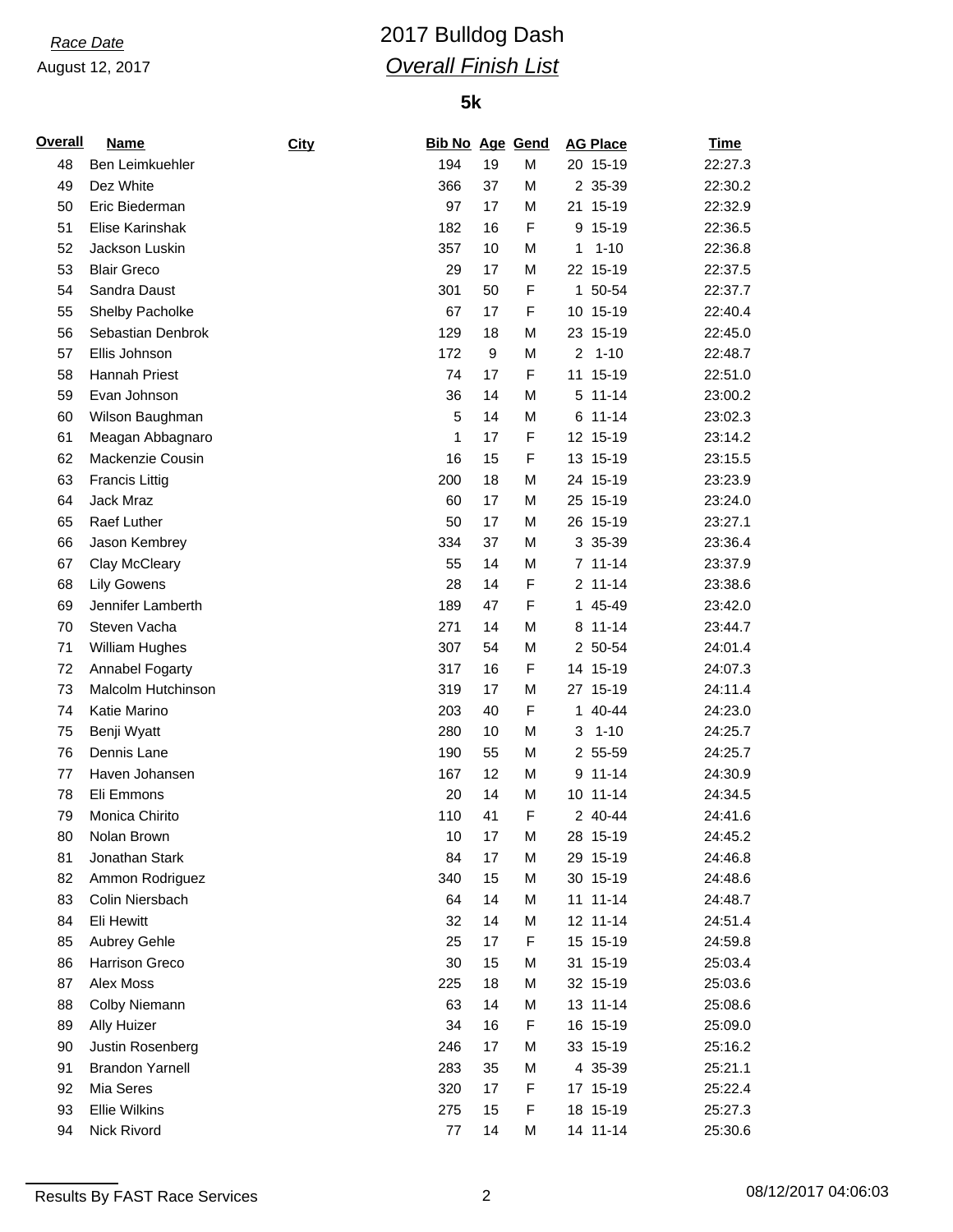# *Race Date* 2017 Bulldog Dash *Overall Finish List*

| <b>Overall</b> | <b>Name</b>              | City | Bib No Age Gend |    |             |   | <b>AG Place</b> | <u>Time</u> |
|----------------|--------------------------|------|-----------------|----|-------------|---|-----------------|-------------|
| 95             | Duane White              |      | 362             | 58 | M           |   | 3 55-59         | 25:33.2     |
| 96             | <b>Matthew Nolan</b>     |      | 66              | 15 | М           |   | 34 15-19        | 25:33.8     |
| 97             | Cristina Adams           |      | $\overline{2}$  | 16 | F           |   | 19 15-19        | 25:37.7     |
| 98             | <b>Bill Hikkila</b>      |      | 358             | 68 | M           |   | 1 65-69         | 25:37.8     |
| 99             | Shayne Causey            |      | 356             | 56 | M           |   | 4 55-59         | 25:38.7     |
| 100            | Claudia Corrales         |      | 116             | 42 | F           |   | 3 40-44         | 25:44.7     |
| 101            | Daniels lan              |      | 303             | 16 | М           |   | 35 15-19        | 25:44.8     |
| 102            | Savannah Chernetsky      |      | 14              | 15 | F           |   | 20 15-19        | 25:46.6     |
| 103            | <b>Emily Lawrence</b>    |      | 44              | 14 | F           |   | $3 11 - 14$     | 25:49.7     |
| 104            | <b>Jake Sutton</b>       |      | 263             | 14 | М           |   | 15 11-14        | 25:49.9     |
| 105            | Owen Johnson             |      | 228             | 13 | M           |   | 16 11-14        | 25:50.1     |
| 106            | <b>Andrew Littig</b>     |      | 199             | 55 | M           | 5 | 55-59           | 25:50.6     |
| 107            | Rilyn Wagner             |      | 90              | 14 | $\mathsf F$ |   | 4 11-14         | 25:51.4     |
| 108            | Haydn Hermansen          |      | 154             | 9  | М           | 4 | $1 - 10$        | 25:53.8     |
| 109            | Deborah Williams         |      | 278             | 64 | F           | 1 | 60-64           | 25:55.3     |
| 110            | Sonya Montgomery         |      | 221             | 54 | F           |   | 2 50-54         | 25:55.4     |
| 111            | David Williams           |      | 277             | 59 | M           |   | 6 55-59         | 25:56.0     |
| 112            | Liam Streleckis          |      | 261             | 12 | М           |   | 17 11-14        | 26:02.7     |
| 113            | Becky Roy                |      | 248             | 54 | F           |   | 3 50-54         | 26:03.4     |
| 114            | Morgan Behrens           |      | 6               | 16 | F           |   | 21 15-19        | 26:05.9     |
| 115            | Jaran Jone               |      | 353             | 16 | F           |   | 22 15-19        | 26:10.4     |
| 116            | Vail Cheryl              |      | 290             | 72 | F           |   | 1 70-99         | 26:15.5     |
| 117            | Patrick Hourigan         |      | 161             | 50 | М           |   | 3 50-54         | 26:19.2     |
| 118            | Corinna Albee            |      | 297             | 48 | F           |   | 2 45-49         | 26:20.1     |
| 119            | John McDonald            |      | 211             | 65 | М           |   | 2 65-69         | 26:22.0     |
| 120            | Sarah Jane Lynskey       |      | 51              | 16 | F           |   | 23 15-19        | 26:27.4     |
| 121            | Sydney Jones             |      | 38              | 16 | F           |   | 24 15-19        | 26:30.7     |
| 122            | Noah MacDonald           |      | 322             | 17 | M           |   | 36 15-19        | 26:31.5     |
| 123            | Greg Herron              |      | 302             | 43 | M           |   | 1 40-44         | 26:32.2     |
| 124            | Melisa Kembrey           |      | 333             | 38 | F           |   | 2 35-39         | 26:35.5     |
| 125            | Reese Robertson          |      | 78              | 14 | F           |   | $5 11 - 14$     | 26:39.3     |
| 126            | Madeline Quinn           |      | 76              | 17 | F           |   | 25 15-19        | 26:40.9     |
| 127            | Colin Fraser             |      | 143             | 37 | M           |   | 5 35-39         | 26:43.3     |
| 128            | Michael Edgett           |      | 285             | 55 | M           |   | 7 55-59         | 26:50.9     |
| 129            | Charlie Hollingshead     |      | 159             | 43 | M           |   | 2 40-44         | 26:53.7     |
| 130            | Rob Lawrence             |      | 193             | 57 | M           |   | 8 55-59         | 26:53.7     |
| 131            | Sandra Temesio           |      | 268             | 50 | F           |   | 4 50-54         | 26:58.9     |
| 132            | Hannah Dupree            |      | 19              | 14 | F           |   | $6 11 - 14$     | 27:04.7     |
| 133            | Kira Cousin              |      | 117             | 13 | F           |   | $7 11 - 14$     | 27:08.9     |
| 134            | <b>Bradley Robertson</b> |      | 242             | 41 | М           |   | 3 40-44         | 27:09.2     |
| 135            | Jennifer Lawrence        |      | 192             | 47 | F           |   | 3 45-49         | 27:10.0     |
| 136            | Hannah Jones             |      | 37              | 15 | F           |   | 26 15-19        | 27:11.3     |
| 137            | Lake Coppedge            |      | 115             | 13 | М           |   | 18 11-14        | 27:20.3     |
| 138            | J. Todd Coppedge         |      | 114             | 49 | М           |   | 4 45-49         | 27:20.4     |
| 139            | Dylan Lamberth           |      | 188             | 13 | F           |   | 8 11-14         | 27:20.5     |
| 140            | Katelyn Sheridan         |      | 82              | 15 | F           |   | 27 15-19        | 27:25.2     |
| 141            | John Clough              |      | 112             | 53 | М           |   | 4 50-54         | 27:25.3     |
|                |                          |      |                 |    |             |   |                 |             |

Results By FAST Race Services 2 08/12/2017 04:06:04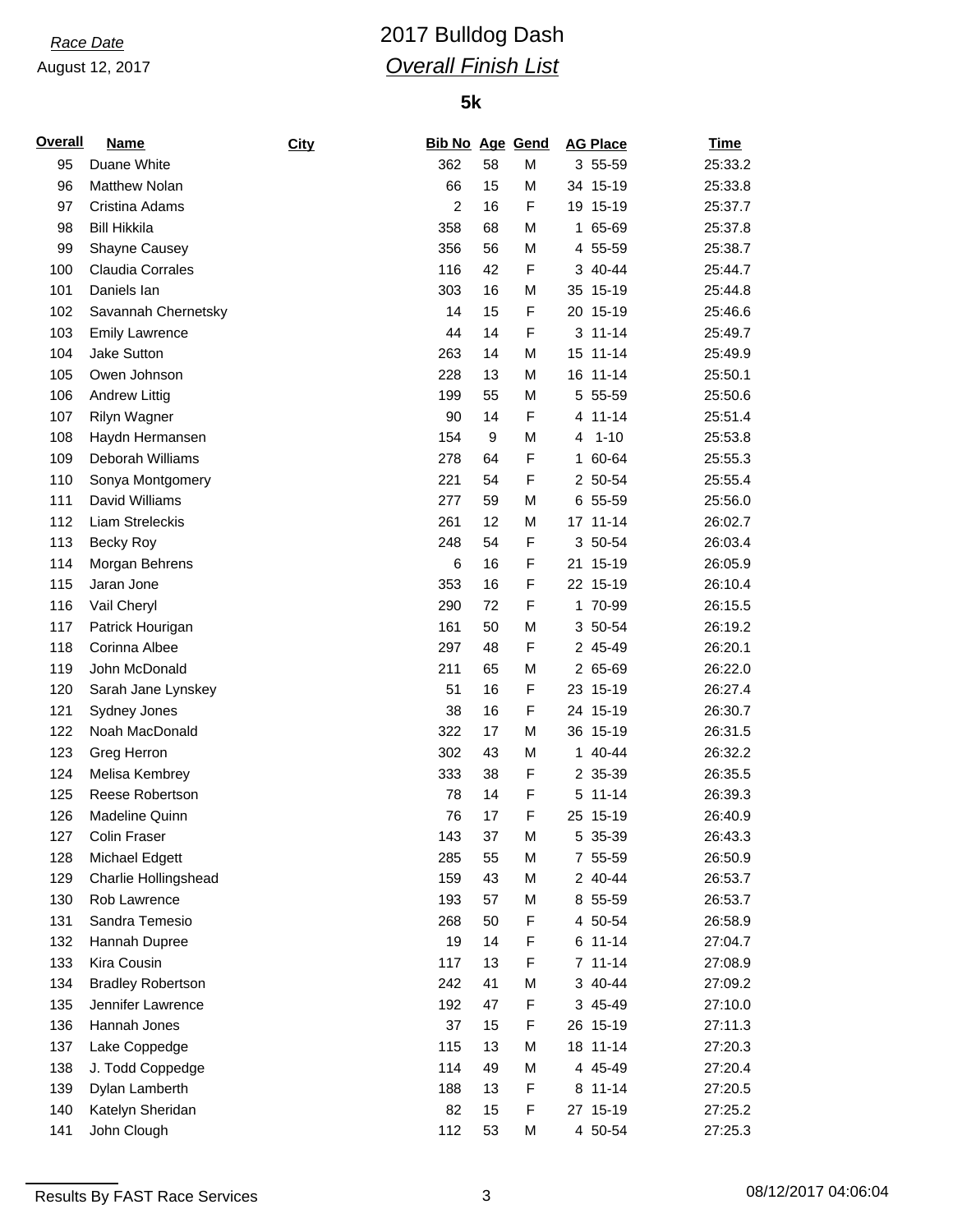# *Race Date* 2017 Bulldog Dash *Overall Finish List*

| <b>Overall</b> | <b>Name</b>            | <b>City</b> | Bib No Age Gend |          |             | <b>AG Place</b> | <b>Time</b> |
|----------------|------------------------|-------------|-----------------|----------|-------------|-----------------|-------------|
| 142            | Paul Gibson            |             | 367             | 62       | M           | 1 60-64         | 27:26.7     |
| 143            | Kristine Lewis         |             | 196             | 49       | F           | 4 45-49         | 27:30.1     |
| 144            | <b>Kennedy Turner</b>  |             | 87              | 14       | F           | $9 11 - 14$     | 27:34.0     |
| 145            | Julia Pecora           |             | 69              | 15       | $\mathsf F$ | 28 15-19        | 27:38.3     |
| 146            | Johnny Wilkins         |             | 276             | 47       | M           | 5 45-49         | 27:40.8     |
| 147            | Gwen Huizer            |             | 35              | 16       | $\mathsf F$ | 29 15-19        | 27:42.3     |
| 148            | <b>Richard Quinn</b>   |             | 239             | 51       | M           | 5 50-54         | 27:48.1     |
| 149            | <b>Matthew Rowe</b>    |             | 80              | 14       | M           | 19 11-14        | 27:48.6     |
| 150            | <b>Will Pontius</b>    |             | 343             | 14       | M           | 20 11-14        | 27:49.3     |
| 151            | Clare Beebe            |             | 96              | 21       | F           | 4 20-24         | 27:51.8     |
| 152            | Sean Fogarty           |             | 318             | 18       | M           | 37 15-19        | 27:53.6     |
| 153            | Steven Rein            |             | 241             | 62       | M           | 2 60-64         | 27:56.0     |
| 154            | <b>Anthony Fattal</b>  |             | 22              | 17       | M           | 38 15-19        | 27:59.6     |
| 155            | Daniels Gary           |             | 304             | 52       | M           | 6 50-54         | 28:03.6     |
| 156            | <b>Ben Strainer</b>    |             | 338             | 15       | M           | 39 15-19        | 28:03.8     |
| 157            | Dylan Espinosa         |             | 21              | 15       | M           | 40 15-19        | 28:08.5     |
| 158            | Gift James             |             | 292             | 46       | M           | 6 45-49         | 28:08.8     |
| 159            | Donovan Burton         |             | 11              | 14       | M           | 21 11-14        | 28:13.8     |
| 160            | Leighton Blackburn     |             | 8               | 16       | F           | 30 15-19        | 28:16.3     |
| 161            | William Wyatt          |             | 281             | 8        | M           | 5<br>$1 - 10$   | 28:20.4     |
| 162            | Lexi Kulzer            |             | 187             | 13       | $\mathsf F$ | 10 11-14        | 28:21.1     |
| 163            | Daniels Alex           |             | 294             | 15       | M           | 41 15-19        | 28:22.6     |
| 164            | Kristin Wyatt          |             | 332             | 36       | F           | 3 35-39         | 28:23.0     |
| 165            | Megan Mendez           |             | 212             | 36       | $\mathsf F$ | 4 35-39         | 28:23.9     |
| 166            | Amber Millice          |             | 217             | 15       | F           | 31 15-19        | 28:24.9     |
| 167            | Lillian Creamer        |             | 330             | 14       | F           | 11 11-14        | 28:26.1     |
|                |                        |             | 147             | 47       | M           | 7 45-49         | 28:26.8     |
| 168            | Ashley Gillihan        |             |                 |          |             |                 |             |
| 169            | Rob Roy                |             | 335             | 45<br>14 | M<br>F      | 8 45-49         | 28:29.1     |
| 170            | Olivia Taylor          |             | 267             |          |             | 12 11-14        | 28:29.1     |
| 171            | <b>Tristan Maxwell</b> |             | 324             | 9        | M           | 6<br>$1 - 10$   | 28:32.9     |
| 172            | Jared Rosenberg        |             | 245             | 19       | M           | 42 15-19        | 28:36.9     |
| 173            | Doug Stephens          |             | 260             | 58       | M           | 9 55-59         | 28:37.4     |
| 174            | Rich Niersbach         |             | 344             | 48       | M           | 9 45-49         | 28:38.9     |
| 175            | <b>William Dent</b>    |             | 350             | 16       | M           | 43 15-19        | 28:47.3     |
| 176            | Justin Gill            |             | 146             | 19       | M           | 44 15-19        | 28:47.9     |
| 177            | Cara Gowens            |             | 148             | 12       | $\mathsf F$ | 13 11-14        | 28:49.3     |
| 178            | John Creamer           |             | 336             | 56       | M           | 10 55-59        | 28:55.6     |
| 179            | Tim Duncan             |             | 363             | 50       | M           | 7 50-54         | 29:00.0     |
| 180            | Patrick Ryan           |             | 249             | 62       | M           | 3 60-64         | 29:07.5     |
| 181            | <b>Connor Priest</b>   |             | 236             | 14       | M           | 22 11-14        | 29:11.0     |
| 182            | Andrea Priest          |             | 235             | 45       | F           | 5 45-49         | 29:11.5     |
| 183            | Linda Michaels         |             | 214             | 49       | $\mathsf F$ | 6 45-49         | 29:11.7     |
| 184            | Jake Rose              |             | 79              | 13       | M           | 23 11-14        | 29:13.7     |
| 185            | Kim Hewitt             |             | 156             | 54       | F           | 5 50-54         | 29:13.9     |
| 186            | Phouvanh Chan          |             | 109             | 40       | F           | 4 40-44         | 29:14.1     |
| 187            | Ross McVey             |             | 58              | 16       | M           | 45 15-19        | 29:27.2     |
| 188            | Alan Gain              |             | 352             | 53       | M           | 8 50-54         | 29:29.3     |

Results By FAST Race Services 2008/12/2017 04:06:04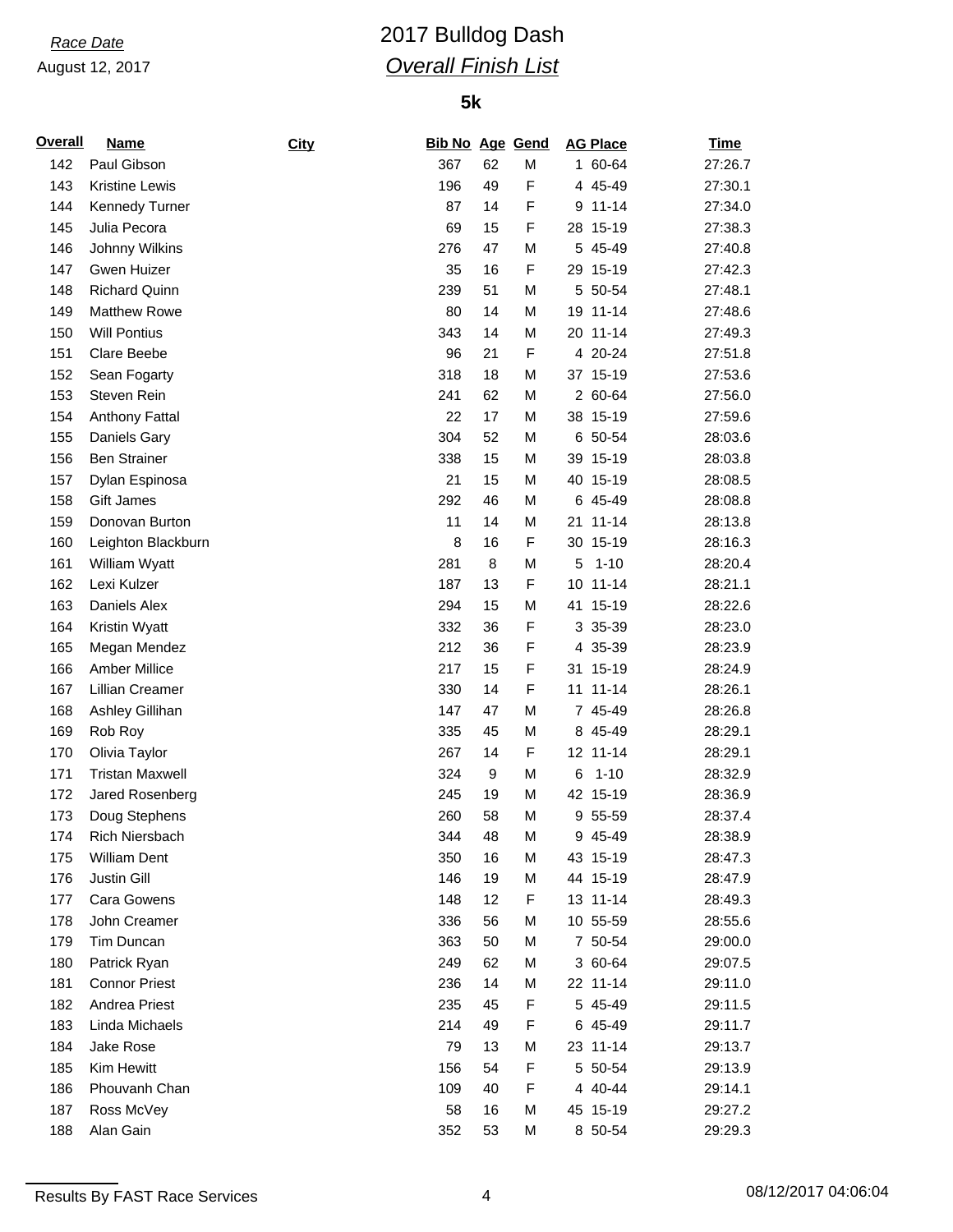# *Race Date* 2017 Bulldog Dash *Overall Finish List*

## **5k**

| <b>Overall</b> | <b>Name</b>            | City | <b>Bib No Age Gend</b> |    |   |                 | <b>AG Place</b> | <b>Time</b> |
|----------------|------------------------|------|------------------------|----|---|-----------------|-----------------|-------------|
| 189            | Sharon Moseley         |      | 224                    | 51 | F |                 | 6 50-54         | 29:31.3     |
| 190            | Sabreen Kaur           |      | 354                    | 14 | F |                 | 14 11-14        | 29:34.8     |
| 191            | Caroline Brown         |      | 9                      | 15 | F |                 | 32 15-19        | 29:35.8     |
| 192            | <b>Caitlyn Miller</b>  |      | 215                    | 15 | F |                 | 33 15-19        | 29:36.5     |
| 193            | Nolan Denbrok          |      | 128                    | 8  | M | 7               | $1 - 10$        | 29:38.7     |
| 194            | Lillly Belcher         |      | $\overline{7}$         | 16 | F |                 | 34 15-19        | 29:40.2     |
| 195            | Natalie Yarnell        |      | 284                    | 37 | F |                 | 5 35-39         | 29:57.5     |
| 196            | Joshua Kim             |      | 312                    | 16 | M | 46              | 15-19           | 29:59.4     |
| 197            | Hannah Song            |      | 258                    | 16 | F |                 | 35 15-19        | 30:00.9     |
| 198            | Grace Forren           |      | 23                     | 17 | F |                 | 36 15-19        | 30:01.0     |
| 199            | Ashley Vasquez         |      | 89                     | 16 | F |                 | 37 15-19        | 30:02.3     |
| 200            | Steve Forren           |      | 139                    | 44 | M |                 | 4 40-44         | 30:04.5     |
| 201            | Sara Serrano           |      | 355                    | 14 | F |                 | 15 11-14        | 30:06.4     |
| 202            | Sandy Rhodes           |      | 308                    | 56 | F |                 | 1 55-59         | 30:10.1     |
| 203            | <b>Christy Grennor</b> |      | 151                    | 56 | F |                 | 2 55-59         | 30:14.2     |
| 204            | Martha Don             |      | 299                    | 34 | F |                 | 1 30-34         | 30:16.6     |
| 205            | Diego Rodrigues        |      | 243                    | 12 | M |                 | 24 11-14        | 30:21.5     |
| 206            | Eric Rodriguez         |      | 339                    | 50 | M |                 | 9 50-54         | 30:24.1     |
| 207            | Denise Clark           |      | 111                    | 50 | F |                 | 7 50-54         | 30:25.7     |
| 208            | <b>Blaine Kantor</b>   |      | 40                     | 15 | F |                 | 38 15-19        | 30:27.2     |
| 209            | Jesus Sosa             |      | 359                    | 55 | M | 11              | 55-59           | 30:28.7     |
| 210            | Jessica Bass           |      | 95                     | 38 | F | 6               | 35-39           | 30:29.9     |
| 211            | Darlene King           |      | 331                    | 57 | F |                 | 3 55-59         | 30:33.4     |
| 212            | Lee Johnson            |      | 173                    | 46 | M | 10 <sup>°</sup> | 45-49           | 30:36.3     |
| 213            | Maddox Johnson         |      | 174                    | 8  | M | 8               | $1 - 10$        | 30:37.0     |
| 214            | Chris Hermansen        |      | 153                    | 38 | M |                 | 6 35-39         | 30:39.4     |
| 215            | Alan Johnson           |      | 170                    | 52 | M |                 | 10 50-54        | 30:44.2     |
| 216            | Ryo Yamazaki           |      | 298                    | 51 | M | 11              | 50-54           | 30:47.2     |
| 217            | Jenna Sobh             |      | 364                    | 43 | F |                 | 5 40-44         | 30:50.1     |
| 218            | Kaya Holmes            |      | 33                     | 14 | F |                 | 16 11-14        | 30:53.5     |
| 219            | Nevada Tuggle          |      | 351                    | 36 | M |                 | 7 35-39         | 30:53.7     |
| 220            | <b>Steve Fowler</b>    |      | 329                    | 48 | M |                 | 11 45-49        | 30:55.8     |
| 221            | Erin Mitchell          |      | 218                    | 34 | F |                 | 2 30-34         | 31:03.7     |
| 222            | Melissa Bowman         |      | 102                    | 37 | F |                 | 7 35-39         | 31:07.8     |
| 223            | Rich Green             |      | 150                    | 63 | M |                 | 4 60-64         | 31:12.0     |
| 224            | <b>Chris Siepert</b>   |      | 255                    | 49 | M |                 | 12 45-49        | 31:17.5     |
| 225            | Ava Bowman             |      | 100                    | 10 | F | 1               | $1 - 10$        | 31:24.2     |
| 226            | Sara Lim               |      | 47                     | 17 | F |                 | 39 15-19        | 31:38.6     |
| 227            | Nathan Pfaff           |      | 230                    | 14 | M |                 | 25 11-14        | 31:39.6     |
| 228            | <b>Bryan Pfaff</b>     |      | 229                    | 47 | M |                 | 13 45-49        | 31:39.7     |
| 229            | Amanda Bruckstein      |      | 371                    | 14 | F |                 | 17 11-14        | 31:41.7     |
| 230            | <b>Gregory Moore</b>   |      | 222                    | 63 | M |                 | 5 60-64         | 31:44.1     |
| 231            | Melody Biederman       |      | 98                     | 61 | F |                 | 2 60-64         | 31:49.5     |
| 232            | George Songer          |      | 296                    | 67 | M |                 | 3 65-69         | 31:51.2     |
| 233            | Ashley Maron           |      | 204                    | 38 | F |                 | 8 35-39         | 31:51.6     |
| 234            | <b>Emily Sandgren</b>  |      | 251                    | 19 | F |                 | 40 15-19        | 31:53.2     |
| 235            | Jason Davis            |      | 126                    | 45 | М |                 | 14 45-49        | 31:56.2     |
|                |                        |      |                        |    |   |                 |                 |             |

Results By FAST Race Services 6 08/12/2017 04:06:05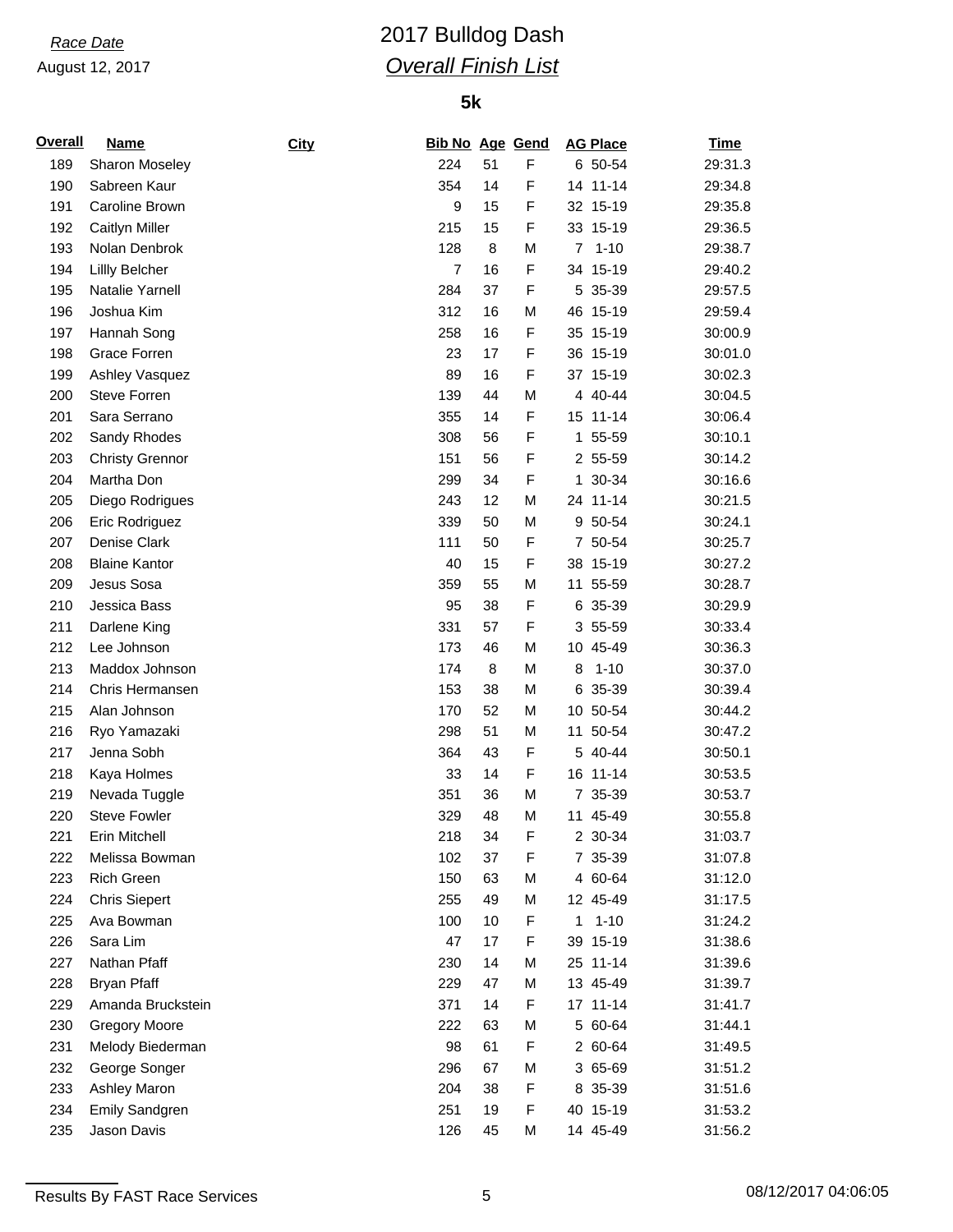# *Race Date* 2017 Bulldog Dash *Overall Finish List*

| <b>Overall</b> | <b>Name</b>                       | <b>City</b> | <b>Bib No Age Gend</b> |    |             | <b>AG Place</b> | <u>Time</u> |
|----------------|-----------------------------------|-------------|------------------------|----|-------------|-----------------|-------------|
| 236            | Jen Davis                         |             | 127                    | 43 | F           | 6 40-44         | 31:56.3     |
| 237            | Ashley Rutledge                   |             | 81                     | 15 | F           | $15 - 19$<br>41 | 32:04.0     |
| 238            | Alison Forbrick                   |             | 137                    | 10 | F           | 2<br>$1 - 10$   | 32:08.5     |
| 239            | Joe Marino                        |             | 202                    | 13 | M           | $11 - 14$<br>26 | 32:15.3     |
| 240            | <b>Bob Rhodes</b>                 |             | 309                    | 48 | M           | 15 45-49        | 32:16.7     |
| 241            | <b>Heather Condron</b>            |             | 113                    | 60 | F           | 3 60-64         | 32:21.3     |
| 242            | Tina Czerniak                     |             | 120                    | 49 | F           | 7 45-49         | 32:30.9     |
| 243            | Phillip Lim                       |             | 197                    | 12 | M           | 27 11-14        | 32:31.4     |
| 244            | Kellyn Posey                      |             | 73                     | 14 | F           | 18 11-14        | 32:33.3     |
| 245            | Sarah Juvera                      |             | 180                    | 11 | F           | 19 11-14        | 32:35.9     |
| 246            | Virginia Jones                    |             | 39                     | 14 | F           | 20 11-14        | 32:36.1     |
| 247            | Dawn Forbrick                     |             | 138                    | 40 | F           | 7 40-44         | 32:41.3     |
| 248            | Lara Kenyon                       |             | 41                     | 15 | F           | 42 15-19        | 32:43.9     |
| 249            | Miles Johnansen                   |             | 169                    | 6  | M           | 9<br>$1 - 10$   | 32:49.6     |
| 250            | <b>Chris Baldner</b>              |             | 345                    | 51 | M           | 12 50-54        | 32:52.9     |
| 251            | Amar Ganga                        |             | 360                    | 42 | M           | 5 40-44         | 32:54.2     |
| 252            | Joseph Rodriguez                  |             | 326                    | 53 | M           | 13 50-54        | 32:54.8     |
| 253            | <b>Edward Sellers</b>             |             | 253                    | 54 | M           | 14 50-54        | 32:57.0     |
| 254            | <b>Ben Emmons</b>                 |             | 348                    | 48 | M           | 16 45-49        | 33:00.9     |
| 255            | Sydney Kovach                     |             | 186                    | 13 | F           | 21 11-14        | 33:07.5     |
| 256            | Lauren Marksberry                 |             | 52                     | 14 | F           | 22 11-14        | 33:08.3     |
| 257            | <b>Camree Noblit</b>              |             | 65                     | 14 | F           | 23 11-14        | 33:22.9     |
| 258            | John A Kantor                     |             | 181                    | 12 | M           | 28 11-14        | 33:23.5     |
| 259            | Herman Lorenz                     |             | 342                    | 74 | M           | 1 70-99         | 33:26.8     |
| 260            | James Jones                       |             | 176                    | 53 | M           | 15 50-54        | 33:29.2     |
| 261            | Katie Mraz                        |             | 61                     | 14 | F           | 24 11-14        | 33:31.2     |
| 262            | Alan Edwards                      |             | 134                    | 77 | M           | 2 70-99         | 33:31.9     |
| 263            | <b>Emily Gibbs</b>                |             | 26                     | 14 | F           | 25 11-14        | 33:39.1     |
| 264            | Kendra Posey                      |             | 233                    | 13 | F           | 26 11-14        | 33:40.1     |
| 265            | Chip Poole                        |             | 232                    | 49 | M           | 17 45-49        | 33:40.2     |
| 266            | <b>Patrick Sutton</b>             |             | 265                    | 50 | M           | 16 50-54        | 33:46.6     |
| 267            | Janelle Wagner                    |             | 272                    | 41 | F           | 8 40-44         | 33:54.8     |
| 268            | Makayla Bowman                    |             | 101                    | 13 | $\mathsf F$ | 27 11-14        | 34:06.8     |
| 269            | Sean Poole                        |             | 72                     | 14 | M           | 29 11-14        | 34:07.9     |
| 270            | Julie Murphy                      |             | 226                    | 51 | F           | 8 50-54         | 34:21.5     |
| 271            | Caitlyne Lee                      |             | 45                     | 14 | F           | 28 11-14        | 34:28.4     |
| 272            | Carrie McCleary                   |             | 207                    | 47 | F           | 8 45-49         | 34:33.0     |
| 273            | Susan O'Brien                     |             | 372                    | 52 | F           | 9 50-54         | 34:35.2     |
| 274            | Mark Hambacker                    |             | 370                    | 49 | М           | 18 45-49        | 34:38.6     |
| 275            | Donyale Turner                    |             | 270                    | 48 | F           | 9 45-49         | 34:41.3     |
|                |                                   |             | 141                    | 42 |             | 6 40-44         |             |
| 276            | Dwayne Frady<br><b>Bob Hewitt</b> |             | 155                    | 61 | M<br>M      | 6 60-64         | 34:50.0     |
| 277            |                                   |             |                        |    |             |                 | 34:51.0     |
| 278            | Rusty O'Shields                   |             | 368                    | 59 | M           | 12 55-59        | 34:56.0     |
| 279            | Emmett Johansen                   |             | 166                    | 8  | M           | $1 - 10$<br>10  | 34:57.8     |
| 280            | Ben Marx                          |             | 205                    | 19 | M           | 47 15-19        | 35:00.3     |
| 281            | Lynn Pelatt                       |             | 300                    | 52 | F           | 10 50-54        | 35:02.3     |
| 282            | Oliver Bowman                     |             | 103                    | 8  | M           | $11 1 - 10$     | 35:08.3     |

Results By FAST Race Services 6 08/12/2017 04:06:06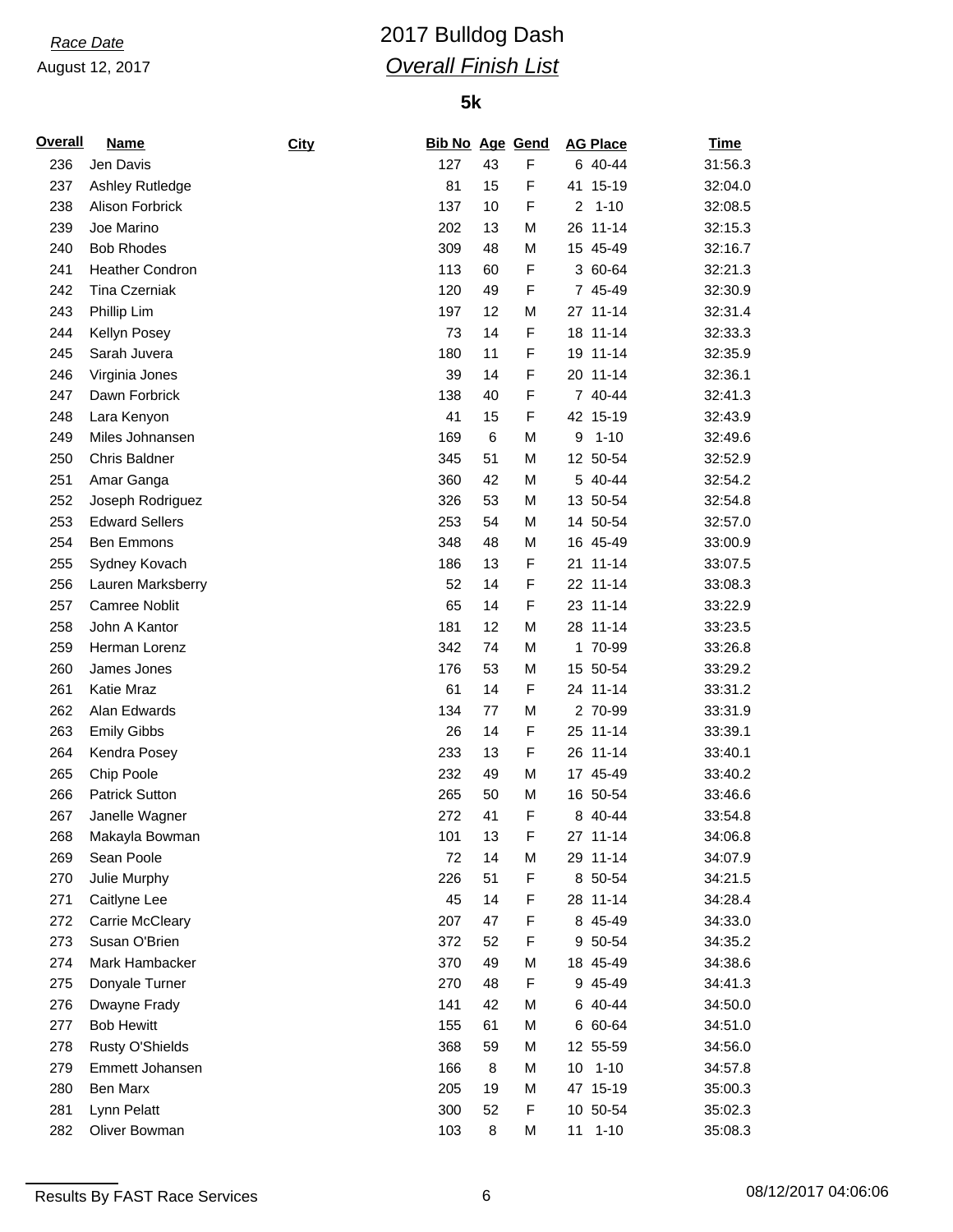# *Race Date* 2017 Bulldog Dash *Overall Finish List*

| <b>Overall</b> | <b>Name</b>              | City | <b>Bib No Age Gend</b> |                |             |    | <b>AG Place</b> | <u>Time</u> |
|----------------|--------------------------|------|------------------------|----------------|-------------|----|-----------------|-------------|
| 283            | Laurie Leimkuehler       |      | 195                    | 50             | F           |    | 11 50-54        | 35:10.9     |
| 284            | David Keres              |      | 183                    | 45             | М           |    | 19 45-49        | 35:13.4     |
| 285            | Ken Powers               |      | 234                    | 66             | M           |    | 4 65-69         | 35:14.2     |
| 286            | Michael Montgomery       |      | 220                    | 59             | M           |    | 13 55-59        | 35:21.8     |
| 287            | Sheila Sandgren          |      | 252                    | 55             | $\mathsf F$ |    | 4 55-59         | 35:25.0     |
| 288            | Steve Cash               |      | 374                    | 53             | M           |    | 17 50-54        | 35:25.8     |
| 289            | Lisa Garland             |      | 145                    | 44             | $\mathsf F$ | 9  | 40-44           | 35:35.2     |
| 290            | Olivia Rodriguez         |      | 341                    | 13             | F           |    | 29 11-14        | 35:46.3     |
| 291            | <b>Breck Luther</b>      |      | 49                     | 15             | F           |    | 43 15-19        | 36:01.3     |
| 292            | Jodi Dupree              |      | 133                    | 12             | F           |    | 30 11-14        | 36:14.8     |
| 293            | <b>Kennedy Primus</b>    |      | 75                     | 15             | F           |    | 44 15-19        | 36:32.5     |
| 294            | <b>Tate Pominville</b>   |      | 231                    | $\overline{7}$ | $\mathsf F$ | 3  | $1 - 10$        | 36:49.3     |
| 295            | Melissa Anneler          |      | 93                     | 46             | F           |    | 10 45-49        | 37:12.3     |
| 296            | William Kitchens         |      | 185                    | 47             | M           |    | 20 45-49        | 37:25.7     |
| 297            | Scott Linson             |      | 198                    | 66             | M           |    | 5 65-69         | 37:30.2     |
| 298            | Earl Daughtry            |      | 124                    | 57             | M           |    | 14 55-59        | 37:49.8     |
| 299            | Jane Mitchko             |      | 219                    | 46             | $\mathsf F$ |    | 11 45-49        | 38:22.0     |
| 300            | Taren Dailey-Rowland     |      | 122                    | 45             | F           |    | 12 45-49        | 38:22.8     |
| 301            | Jana Emmons              |      | 347                    | 47             | F           |    | 13 45-49        | 38:39.2     |
| 302            | <b>Bailey McClelland</b> |      | 56                     | 15             | F           |    | 45 15-19        | 38:52.9     |
| 303            | Joseph MacDonald         |      | 321                    | 60             | M           |    | 7 60-64         | 38:55.5     |
| 304            | <b>Wetzel Courtney</b>   |      | 288                    | 17             | $\mathsf F$ |    | 46 15-19        | 39:01.5     |
| 305            | Drew Garland             |      | 365                    | 46             | M           | 21 | 45-49           | 39:22.5     |
| 306            | Wayne Roloff             |      | 244                    | 70             | M           |    | 3 70-99         | 39:28.2     |
| 307            | Craig Lawrence           |      | 191                    | 50             | M           |    | 18 50-54        | 39:29.6     |
| 308            | Funmilola Badmus         |      | 94                     | 36             | F           |    | 9 35-39         | 39:42.7     |
| 309            | Julie Sutton             |      | 264                    | 52             | F           |    | 12 50-54        | 39:42.8     |
| 310            | Andrea Silver            |      | 256                    | 43             | $\mathsf F$ |    | 10 40-44        | 39:44.8     |
| 311            | David Miller             |      | 216                    | 57             | M           |    | 15 55-59        | 40:01.8     |
| 312            | <b>Tom Priest</b>        |      | 238                    | 45             | M           |    | 22 45-49        | 40:16.0     |
| 313            | <b>Riley Priest</b>      |      | 237                    | 13             | F           |    | 31 11-14        | 40:16.6     |
| 314            | Lucina Littig            |      | 201                    | 54             | F           |    | 13 50-54        | 40:22.4     |
| 315            | Chris Gasta              |      | 346                    | 50             | M           |    | 19 50-54        | 40:49.8     |
| 316            | Joshua Smith             |      | 315                    | 17             | M           |    | 48 15-19        | 41:23.1     |
| 317            | Cole Dickson             |      | 17                     | 17             | M           |    | 49 15-19        | 41:26.6     |
| 318            | Dorothy Aenlle           |      | 92                     | 57             | F           |    | 5 55-59         | 41:57.6     |
| 319            | Karen Galt               |      | 144                    | 60             | F           |    | 4 60-64         | 42:14.7     |
| 320            | Kimberly Johansen        |      | 168                    | 33             | F           |    | 3 30-34         | 42:18.0     |
| 321            | <b>Matthew McClimans</b> |      | 209                    | 19             | М           |    | 50 15-19        | 42:19.8     |
| 322            | Kyle Cameron             |      | 349                    | 18             | M           |    | 51 15-19        | 42:20.9     |
| 323            | Randi Frady              |      | 142                    | 40             | F           |    | 11 40-44        | 42:55.4     |
| 324            | Nicholas Cato            |      | 108                    | 12             | M           |    | 30 11-14        | 43:38.4     |
| 325            | Barbara Johnson          |      | 171                    | 53             | F           |    | 14 50-54        | 43:38.8     |
| 326            | <b>Timmy Hall</b>        |      | 152                    | 50             | М           |    | 20 50-54        | 43:53.8     |
| 327            | Wetzel Jena              |      | 287                    | 52             | F           |    | 15 50-54        | 44:23.0     |
| 328            | Susan Massey             |      | 286                    | 52             | F           |    | 16 50-54        | 44:23.1     |
| 329            | Chip Dickson             |      | 132                    | 51             | М           |    | 21 50-54        | 44:41.4     |
|                |                          |      |                        |                |             |    |                 |             |